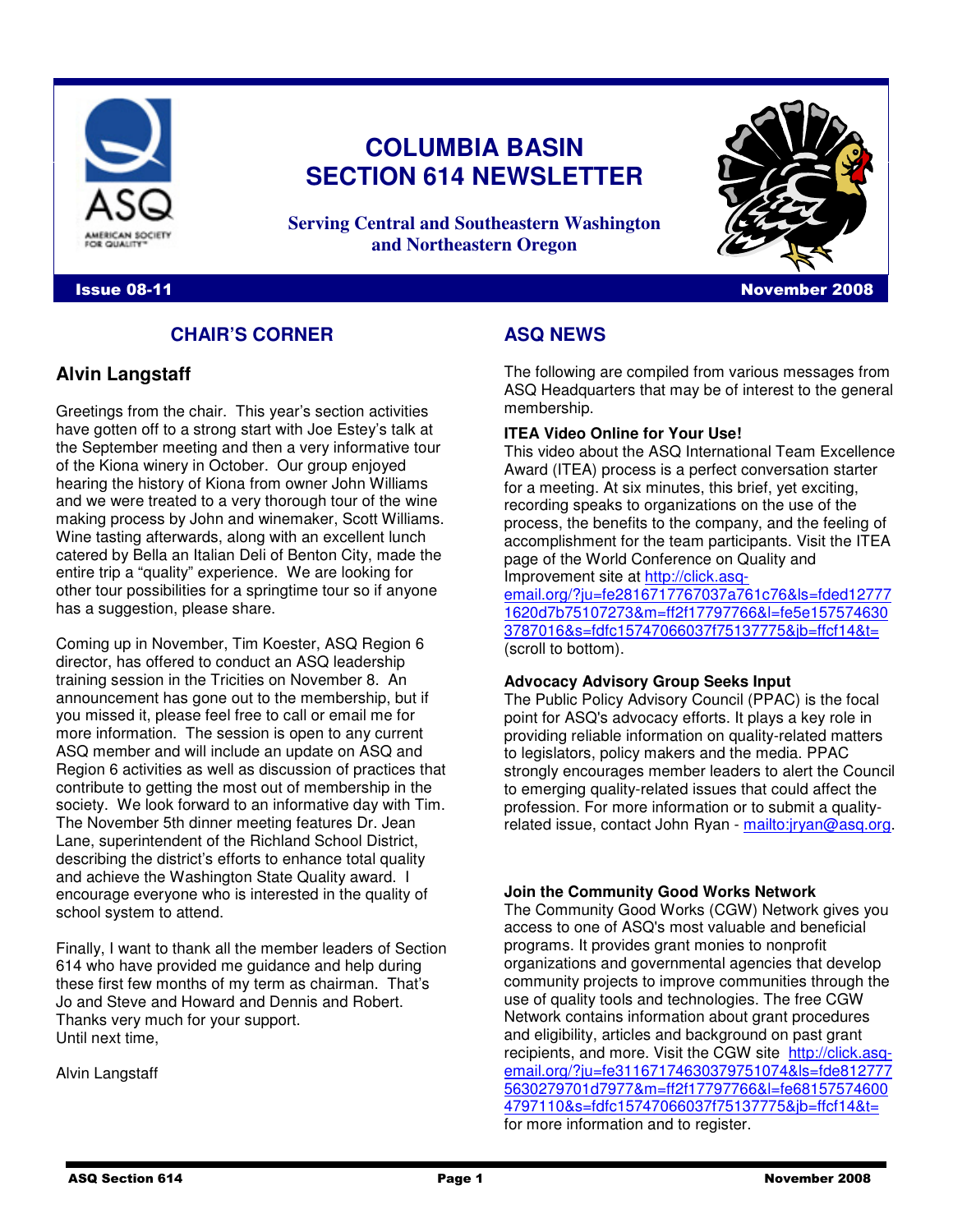

### **Wednesday, November 5, 2008**

**LOCATION: Shilo Inn**  50 Comstock Richland, Washington

**5:30 p.m.** - Check in/Networking and no-host cocktail service **6:00 p.m.** - Dinner **7:00 p.m**. - Presentation

### **DINNER BUFFET:**

The Chef and crew at O'Callahan's Restaurant always provide a great – and varied – buffet dinner for us at the Shilo Inn.

This usually includes two entrée choices, plus accompanying vegetable, a number of tasty salads, and a vegetable and/or fruit tray. Your choice of coffee, tea or decaf is included with dinner.

And don't forget to save some room for dessert!

## **Cost:**

\$ 17 ASQ members

- \$ 20 non-members
- \$ 5 presentation only

Reservations are requested by October 30. E-mail panda\_2@charter.net with your name, phone number, company affiliation, and type of reservation, or call Alvin at 371-2221.

**WSQA** is a not-for-profit organization committed to making Washington State a better place to live, learn and work by helping organizations achieve superior results through the use of the Baldrige Criteria for Performance Excellence. WSQA works with all sectors of organizations including business, healthcare, education, public and non profit. For more about WSQA:

http://www.wsqa.net/

# **November 5, 2008 Meeting American Society for Quality Columbia Basin Section 614**



*Richland School District's Experience with the Washington State Quality Award Program – and More!*

# *Jean M. Lane Superintendent*

The Richland School District is one of only three districts in Washington State that has been recognized by the Washington State Quality Award (WSQA) for achievement since the program was first established in 1994. With 17 sites and 1133 employees located throughout Benton County, the district serves 10,000 students in grades K-12. They have three grade level configurations: eight schools are K-5, and three schools each of 6-8 and 9-12.

The district has a clear commitment to collaboration throughout their organization, using community and stakeholder participation as they focus on student learning. Using technology and computer networks, student achievement levels are assessed in real-time so that instruction can be modified as needed. In addition to student learning, the district is committed to providing a safe learning environment including a comprehensive approach to risk management increasing the district's emergency preparedness.

Using the Baldrige framework, district leaders are now working through a deep strategic planning process with the community. This process includes identification of key performance indicators in all systems within the organization.

Join us on November 5 to hear more about the WSQA criteria, the application and feedback process, and how the Richland School District is using many of the same or similar tools and processes as they work with others in the community to continually address, assess and improve student learning at all levels throughout the district.

## *About the Speaker:*

*Jean M. Lane, Richland School District Superintendent, earned her Master's degree in Curriculum Development from Eastern Washington University and her Doctorate in Education from Washington State University. Prior to becoming Superintendent of the Richland School District, she served in a number of other roles in the field of education, including Elementary School Principal, Executive Director of Elementary Education, Assistant Superintendent of Elementary Instruction, and Deputy Superintendent. She is the recipient of a number of prestigious awards, including the American Association of School Administrators Paul B. Salmon Educational Administration Scholarship Award. Dr. Lane is active in several professional organizations, including ASQ, the Southeastern Washington Association of School Administrators, Association of Washington School Principals, and the American Association of School Administrators.*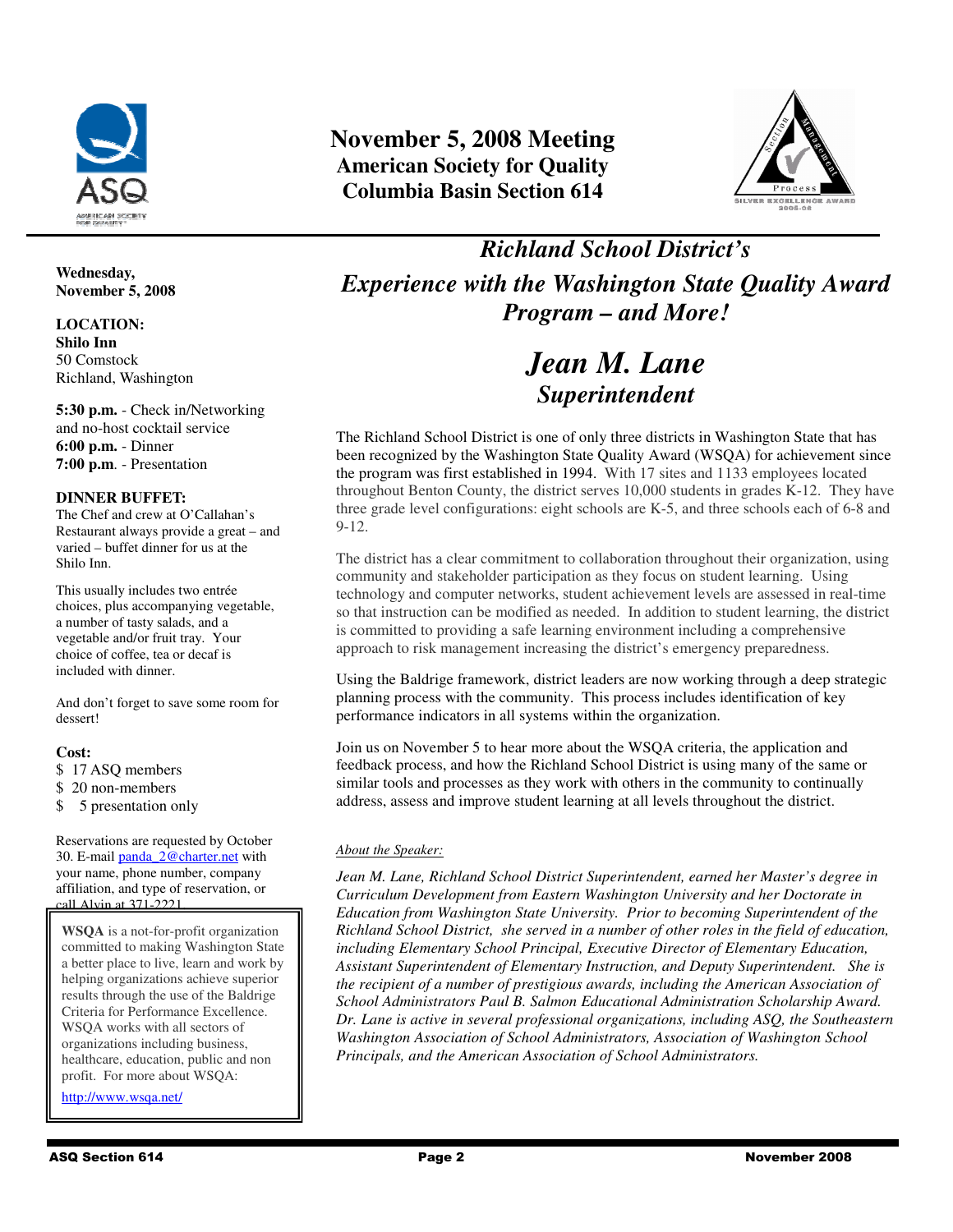## **PHOTOS FROM THE LAST MEETING**



Pictures by Robert Boykin

### **VICE CHAIR'S CORNER**  by Jo Haberstok

Happy Fall and Happy Halloween to everyone! Do you have your costume ready for the 31<sup>st</sup>? Treats? Tricks?

It feels to me like the past couple of months have just flown by. The local/regional area is already a-buzz with fall festivals, arts & crafts shows, etc., as we head toward the



I always enjoy checking out some of the holiday bazaars – I don't usually buy much, but I like to look around, and I'm always amazed at the new ideas folks come up with every year. All that creativity and talent! New ideas …

quality tools and techniques … continuous improvements … pretty neat when you stop and think about it.

I've also been very busy lately with work-related activities, as I'm now working for a different company and am in a different role than I previously was. These changes came about as a result of the Hanford contract changes, which have likely affected several of our section members recently. I'm usually a pretty good advocate for "change" but , being in the midst of such many changes right now, I can also understand how some people say things like "if it's not broke, it don't need fixin'." That said, having new people in new roles in a company(ies) often helps bring some new ideas to the table. And there are some changes in the works that I believe will be for the positive in the long run.

Since I seem to be busier than ever right now, I'm keeping this month's column short.

Hope to see you all at the November 5 dinner meeting!

## Jo Haberstok

Section 614 Vice Chair EnRep, Inc.

## **ASQ SECTION LEADER TRAINING**

November 8, 2008 Columbia Basin (Community) College Pasco, WA

I am traveling to various locations within our Region this year bringing ASQ Training to the current and potential Section Leaders. I have scheduled the class mentioned above and invite all ASQ members to attend.

Topics will include:

- Information about ASQ as an organization,
- The operation of Sections,
- Various ways Sections can increase member value

ASQ 0614 Columbia Basin is serving as host for lunch and breaks.

**Please register by November 3rd by contacting:**  Alvin Langstaff,

Chair, Columbia Basin Section, Panda\_2@charter.net

I look forward to seeing you November 8th! Tim Koester Regional Director, ASQ Region 6 Pho: 253-502-4158 cell: 253-279-3214 timk@TridentSeafoods.com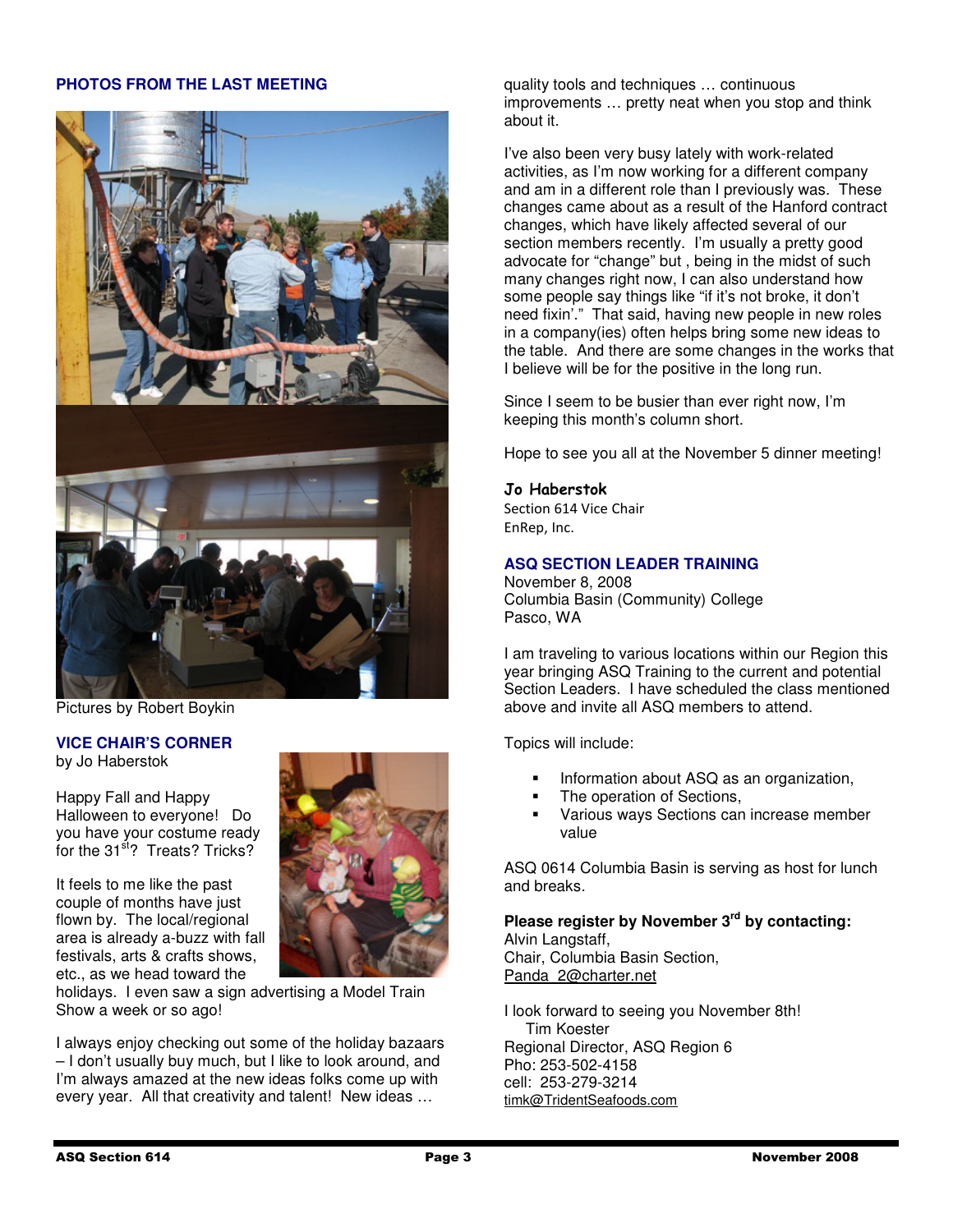## **ITEMS FROM SECTION MEMBERS**

The following is from one of Jerry Brong's emails. The event being referred to has past, but I thought members might be interested in Jerry's activities. – Ed.

Young People & Presidential Debates - Learning **Opportunity** 

You may know that I've been active on the Richard W. Riley College of Education and Leadership faculty within Walden University. My employment as a professor (yes, I do pontificate at times) is focused on work with classroom teachers as they work to further improve their professional practice.

Walden University is a private university, facilitated and supported by a private corporation, with involvement in many interesting projects. One is in extending learning opportunities to young people.

Following is a link to the October 20 Presidential Youth Debate. I share this link because you may have interest in the opportunity made available to young people as our "political season" rolls forward. You may have interest in questions submitted by young people.

#### http://debate.waldenu.edu/

Following is the link to the October 2008 IMPACT EDUCATION. This is the newsletter from Walden University on education initiatives. Again, I share this because it may be of interest.

## http://www.impacteducation.com/

As we strive for quality-as-process and quality-as-result in our programs, be they related to the political initiatives or teaching-learning projects, insights from youth and teachers of youth are important. And, I reference "youth" as stretching into the early thirty age range (that's thinking from an old guy).

Enjoy successes, enjoy the weekend.

Jerry Brong

## **FREE Journal, Division, or Section**

by Dennis Arter, Advancement in Grade Coordinator

Have you been a Full member for at least a year? Have you had ten years of professional experience? (Up to four years credit for college) Have you been in the quality field for at least two years?

If so, you qualify for a FREE upgrade to Senior status. In doing so, you get to choose one of the following additional benefits:

A professional journal (in addition to Quality Progress magazine), or

An additional Forum or Division (you already have one), or

An additional Section (anywhere in North America), or Waive the extra benefit, because you are a nice person.

The process is so easy, even a caveman could do it! Go to http://www.asq.org/membership/individuals/senior.html to apply on-line or download more information. Of course, the little asterisk reminds you that dues are always subject to change.

## **SECTION MEMBERSHIP**

As of October 2, 2008 we have 84 members in our Section. Our newest members are:

> Mrs. Mary Clements, Richland WA Mrs. Shirley Myers, Richland WA

Welcome to the section. As a new member, you are entitled to attend one of the ASQ 614 meetings or events this 2008-09 year for free. We hope to see you soon!

### **SECTION 614 2008-2009 MEETING SCHEDULE**

## **November 5, 2008**

Speaker from WSQA Speaker's Bureau "Creating Heart in Your Organization" Shilo Inn

#### **December 10, 2008**

Combined ASQ/NMA Dinner Meeting Richland Red Lion

#### **January 6, 2009**

Dennis Arter Auditing Topic Shilo Inn

**February 3, 2009** TBD

## **March 3, 2009**

Steve Prevette "The Red Bead Experiment"

April – Site Visit – Location and date TBD

May 5 – TBD

June 2 – TBD